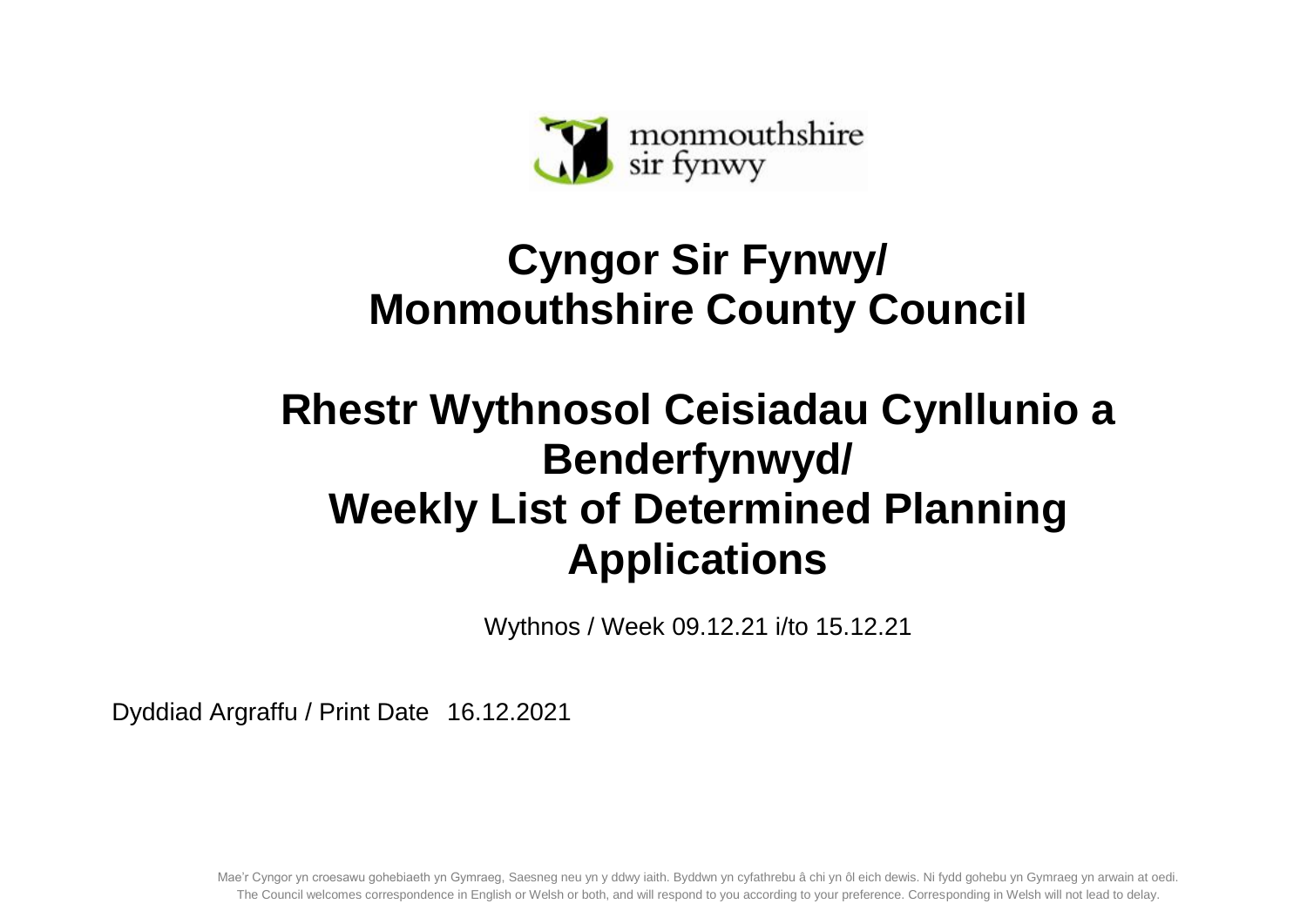| Ward/Ward                                                              | <b>Rhif Cais/</b><br><b>Application</b><br><b>Number</b> | Disgrifia d o'r<br>Datblygiad/<br><b>Development</b><br><b>Description</b>           | <b>Cyfeiriad Safle/</b><br><b>Site Address</b>                                                        | Penderfyniad/<br><b>Decision</b> | Dyddiad y<br>Penderfyniad/<br><b>Decision Date</b> | <b>Lefel Penderfyniad/</b><br><b>Decision Level</b> |
|------------------------------------------------------------------------|----------------------------------------------------------|--------------------------------------------------------------------------------------|-------------------------------------------------------------------------------------------------------|----------------------------------|----------------------------------------------------|-----------------------------------------------------|
| <b>Crucorney</b><br>Plwyf/ Parish:<br>Grosmont<br>Community<br>Council | DM/2021/00881                                            | Replacement of part of<br>outbuilding with a family<br>annexe                        | Cartref<br>Old Ross Road<br>Llanvetherine To<br>Treadam<br>Llanvetherine<br>Monmouthshire<br>NP78NL   | Approve                          | 14.12.2021                                         | <b>Delegated Panel</b>                              |
| Lansdown<br>Plwyf/ Parish:<br>Abergavenny<br><b>Town Council</b>       | DM/2021/01055                                            | Proposed two storey<br>side and single storey<br>rear extensions and<br>alterations. | 3 Lansdown Drive<br>Abergavenny<br>Monmouthshire<br>NP7 6AW                                           | Approve                          | 09.12.2021                                         | <b>Delegated Officer</b>                            |
| Lansdown<br>Plwyf/ Parish:<br>Abergavenny<br><b>Town Council</b>       | DM/2021/01704                                            | Rear single storey<br>extension and gazebo<br>to rear garden.                        | 4 Herbert Close<br>Abergavenny<br>Monmouthshire<br>NP77AJ                                             | Approve                          | 13.12.2021                                         | <b>Delegated Officer</b>                            |
| <b>Priory</b><br>Plwyf/ Parish:<br>Abergavenny<br><b>Town Council</b>  | DM/2021/01691                                            | <b>Extensions and</b><br>alterations to dwelling<br>and new double<br>garage.        | Chandos<br>53 Hereford Road<br>Abergavenny<br>Monmouthshire<br>NP7 5RA                                | Approve                          | 13.12.2021                                         | <b>Delegated Officer</b>                            |
| <b>Mardy</b><br>Plwyf/ Parish:<br>Llantilio<br>Pertholey<br>Community  | DM/2020/01454                                            | Remove the condition<br>to tie the bungalow to<br>the land.                          | Villa Salerno<br>Wernddu Road<br><b>Llantilio Pertholey</b><br>Abergavenny<br>Monmouthshire<br>NP78BG | Application<br>Withdrawn         | 09.12.2021                                         | <b>Delegated Officer</b>                            |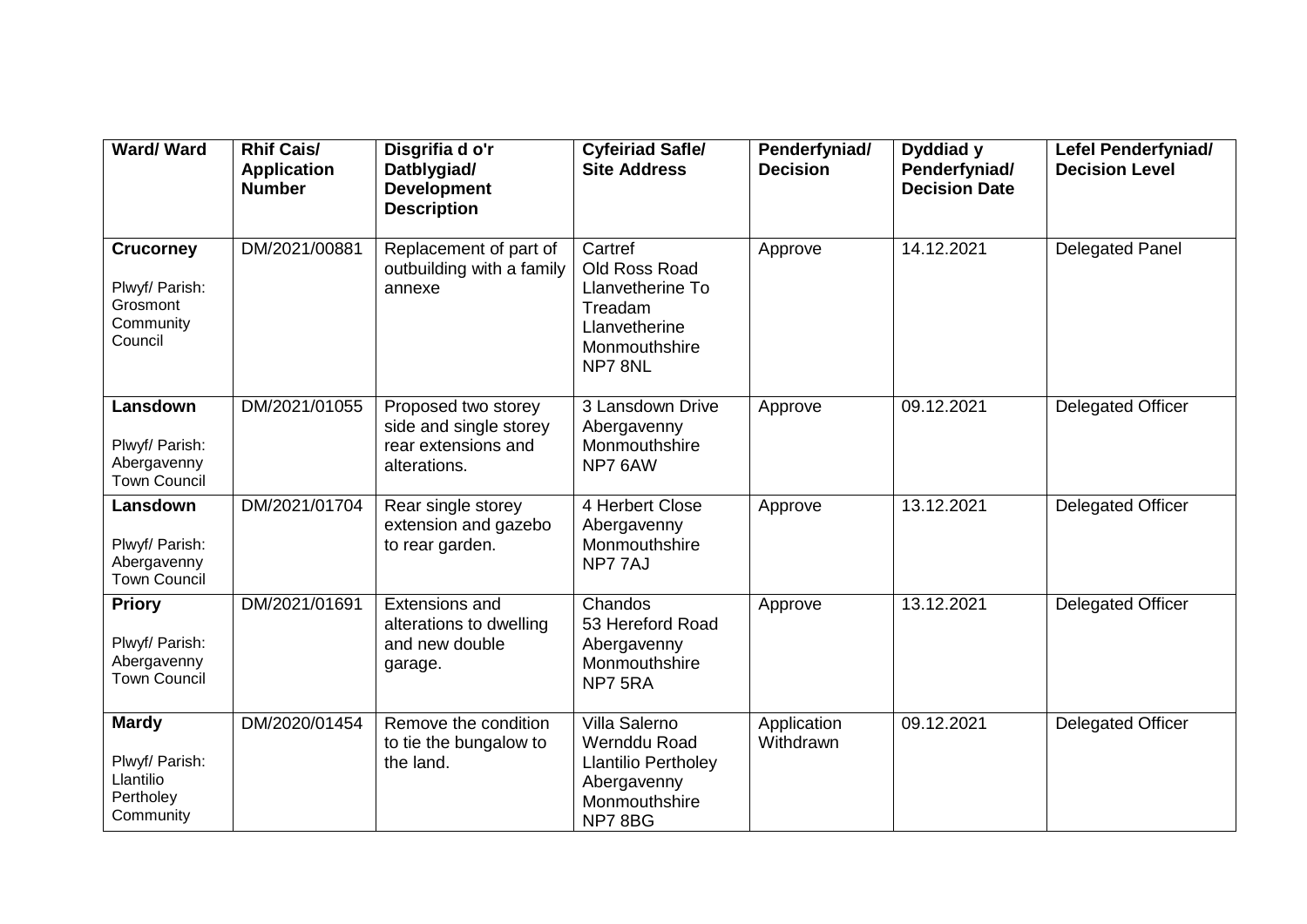| Council                                                                              |               |                                                                                                                                                          |                                                                                                                            |         |            |                          |
|--------------------------------------------------------------------------------------|---------------|----------------------------------------------------------------------------------------------------------------------------------------------------------|----------------------------------------------------------------------------------------------------------------------------|---------|------------|--------------------------|
| <b>Llanover</b><br>Plwyf/ Parish:<br>Llanover<br>Community<br>Council                | DM/2021/01880 | Non Material<br>amendment to planning<br>decision<br>DM/2019/00681. (Barn<br>Roof tiles and Skylight<br>window)                                          | Pen Yr Heol<br>Pen-y-rheol Lane<br>Pen Y Rheol<br><b>Llanvihangel Gobion</b><br>Abergavenny<br>Monmouthshire<br>NP7 9UN    | Approve | 09.12.2021 | <b>Delegated Officer</b> |
| <b>Mitchel Troy</b><br>Plwyf/ Parish:<br><b>Mitchel Troy</b><br>Community<br>Council | DM/2021/01793 | Proposed two storey<br>extension to create<br>larger kitchen/living<br>area on the ground<br>floor with additional<br>home office on the first<br>floor. | 1 Charles Road<br>Dingestow<br>Monmouth<br>Monmouthshire<br><b>NP25 4BY</b>                                                | Approve | 13.12.2021 | Delegated Officer        |
| <b>Goytre Fawr</b><br>Plwyf/ Parish:<br>Goetre Fawr<br>Community<br>Council          | DM/2021/01325 | Remodelling and<br>extension of the<br>existing dwelling at<br>Lapstone Cottage.                                                                         | Lapstone Cottage<br>Pen-groes-oped<br>Road<br><b>Upper Llanover</b><br>Llanover<br>Abergavenny<br>Monmouthshire<br>NP7 9EL | Approve | 15.12.2021 | <b>Delegated Officer</b> |
| <b>Goytre Fawr</b><br>Plwyf/ Parish:<br>Goetre Fawr<br>Community<br>Council          | DM/2021/01842 | Proposed new rear<br>single storey infill<br>extension to create<br>large kitchen living<br>area, new home office<br>and replacement utility<br>room.    | Ivanhoe<br>Pen-y-wern Road<br>Penperlleni<br>Goytre<br>Pontypool<br>Monmouthshire<br>NP4 0AA                               | Approve | 09.12.2021 | <b>Delegated Officer</b> |
| <b>Goytre Fawr</b><br>Plwyf/ Parish:                                                 | DM/2021/01868 | Proposed single storey<br>extension to create<br>larger kitchen and living                                                                               | 12 The Haven<br>Fairfield<br>Penperlleni                                                                                   | Approve | 09.12.2021 | <b>Delegated Officer</b> |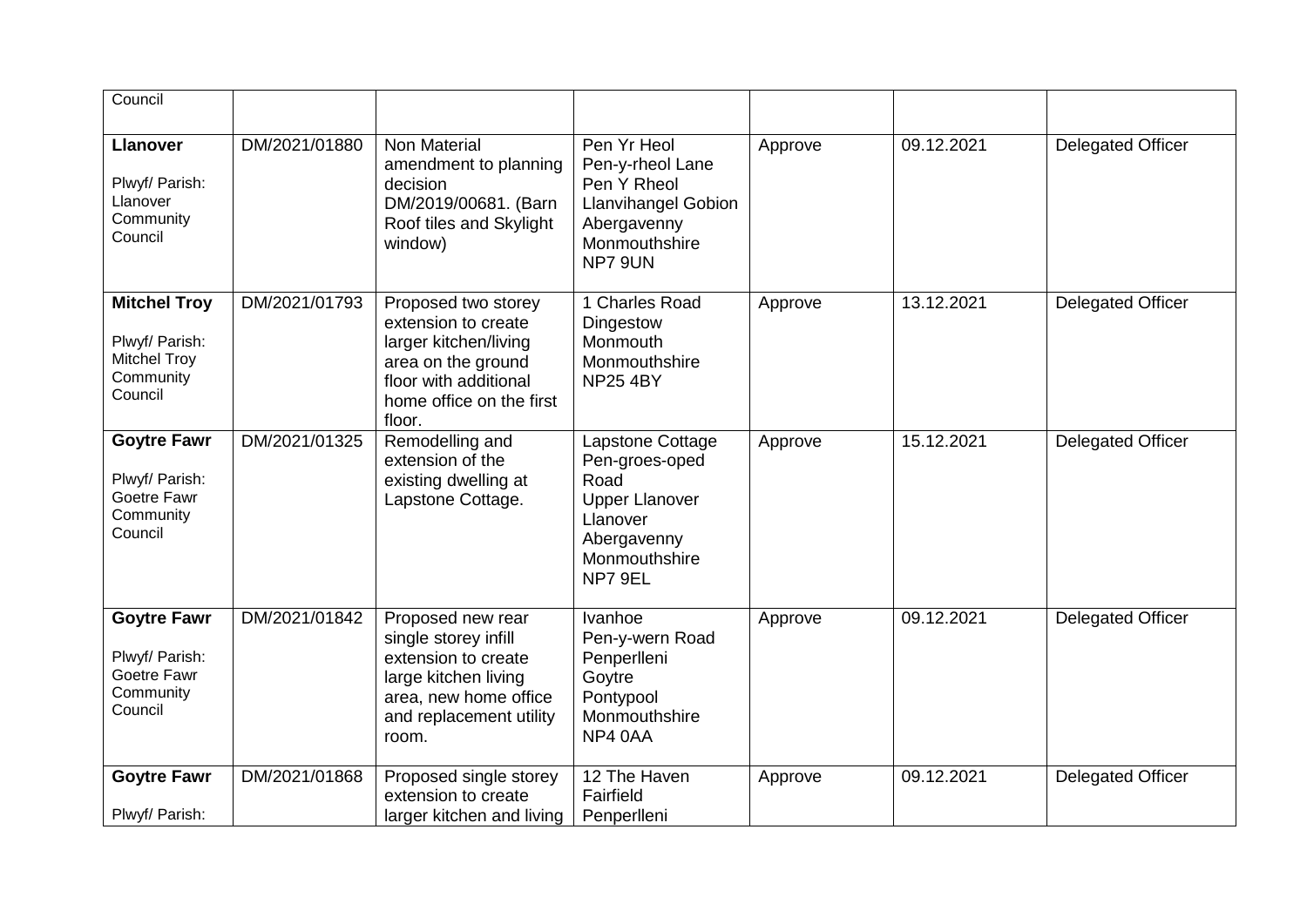| Goetre Fawr<br>Community<br>Council                                                                  |               | area.                                                                                                                | Goytre<br>Pontypool<br>Monmouthshire<br>NP4 0AR                                                           |         |            |                          |
|------------------------------------------------------------------------------------------------------|---------------|----------------------------------------------------------------------------------------------------------------------|-----------------------------------------------------------------------------------------------------------|---------|------------|--------------------------|
| <b>Llanbadoc</b><br>Plwyf/ Parish:<br>Llanbadoc<br>Community<br>Council                              | DM/2021/00073 | Discharge of condition<br>3 (planting material)<br>relating to<br>DM/2018/01714.                                     | <b>Birch Grove House</b><br>Llan Lane<br>Monkswood<br>Monmouthshire<br><b>NP15 1QT</b>                    | Refuse  | 14.12.2021 | <b>Delegated Officer</b> |
| <b>Trellech</b><br><b>United</b><br>Plwyf/ Parish:<br><b>Trellech United</b><br>Community<br>Council | DM/2021/01399 | Revised location for<br>new steel agricultural<br>shed (see previous<br>consent<br>DM/2019/01503).                   | The Firs<br>Warren's Road<br>Trellech<br>Monmouth<br>Monmouthshire<br><b>NP25 4PQ</b>                     | Approve | 09.12.2021 | <b>Delegated Officer</b> |
| <b>Trellech</b><br><b>United</b><br>Plwyf/ Parish:<br><b>Trellech United</b><br>Community<br>Council | DM/2021/01501 | New agricultural access<br>onto the highway.                                                                         | Jackstone Farm<br><b>Birches Road</b><br>Penallt<br><b>NP25 4AW</b>                                       | Approve | 14.12.2021 | <b>Delegated Officer</b> |
| <b>Trellech</b><br><b>United</b><br>Plwyf/ Parish:<br><b>Trellech United</b><br>Community<br>Council | DM/2021/01712 | Single storey extension<br>and added roof lights to<br>existing dwelling.                                            | St Johns Cottage<br>Catbrook Road<br>Catbrook<br>Trellech<br>Chepstow<br>Monmouthshire<br><b>NP16 6NQ</b> | Approve | 09.12.2021 | <b>Delegated Officer</b> |
| <b>Trellech</b><br><b>United</b><br>Plwyf/ Parish:<br><b>Trellech United</b>                         | DM/2021/01925 | Single storey extension<br>to rear of existing<br>dwelling. Insertion of<br>new window and door<br>to existing flank | Longwood<br><b>School Road</b><br>The Narth<br>Monmouth<br>Monmouthshire                                  | Approve | 09.12.2021 | <b>Delegated Officer</b> |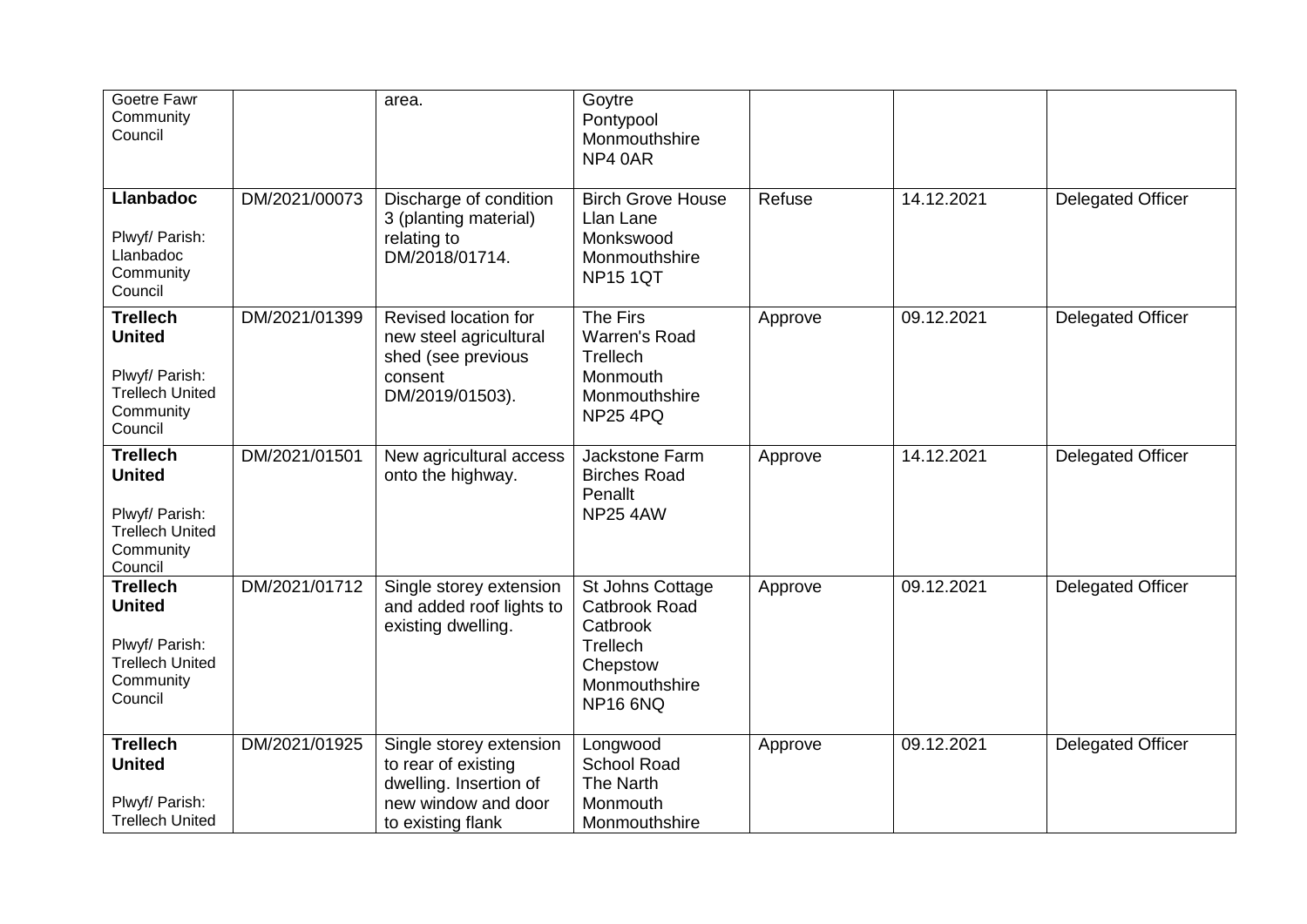| Community<br>Council                                                  |               | elevations at ground<br>floor level.                                           | <b>NP25 4QN</b>                                                                                                                           |                          |            |                          |
|-----------------------------------------------------------------------|---------------|--------------------------------------------------------------------------------|-------------------------------------------------------------------------------------------------------------------------------------------|--------------------------|------------|--------------------------|
| <b>Usk</b><br>Plwyf/ Parish:<br>Usk Town<br>Council                   | DM/2021/00517 | Community digital<br>noticeboard.                                              | Co-op Store<br>51 Bridge Street<br><b>Usk</b><br>Monmouthshire<br><b>NP15 1BQ</b>                                                         | Approve                  | 13.12.2021 | <b>Delegated Officer</b> |
| <b>Usk</b><br>Plwyf/ Parish:<br>Usk Town<br>Council                   | DM/2021/01330 | Alterations and<br>extensions to existing<br>detached dwelling.                | Hazelmere<br>6 Porthycarne Gate<br>Porthycarne Street<br><b>Usk</b><br>Monmouthshire<br><b>NP15 1RU</b>                                   | Approve                  | 13.12.2021 | <b>Delegated Officer</b> |
| <b>Usk</b><br>Plwyf/ Parish:<br>Usk Town<br>Council                   | DM/2021/01923 | Discharge of condition<br>3 and 5 relating to<br>application<br>DM/2021/00670. | Minden<br>8 Church Street<br><b>Usk</b><br>Monmouthshire<br><b>NP15 1AG</b>                                                               | Approve                  | 15.12.2021 | <b>Delegated Officer</b> |
| <b>Caerwent</b><br>Plwyf/ Parish:<br>Caerwent<br>Community<br>Council | DM/2021/01224 | Proposed toilet<br>accommodation at<br>stabling, Five Lanes,<br>Caerwent.      | Land At Upper<br>Shirefield Cottage<br>Five Lanes North<br><b>Fives Lanes</b><br>Caerwent<br>Caldicot<br>Monmouthshire<br><b>NP26 5PG</b> | Approve                  | 13.12.2021 | Delegated Panel          |
| <b>St Marys</b><br>Plwyf/ Parish:<br>Chepstow Town<br>Council         | DM/2021/00712 | Rear single storey<br>kitchen utility extension.                               | 10 Lower Church<br><b>Street</b><br>Chepstow<br>Monmouthshire<br><b>NP16 5HJ</b>                                                          | Application<br>Withdrawn | 09.12.2021 | <b>Delegated Officer</b> |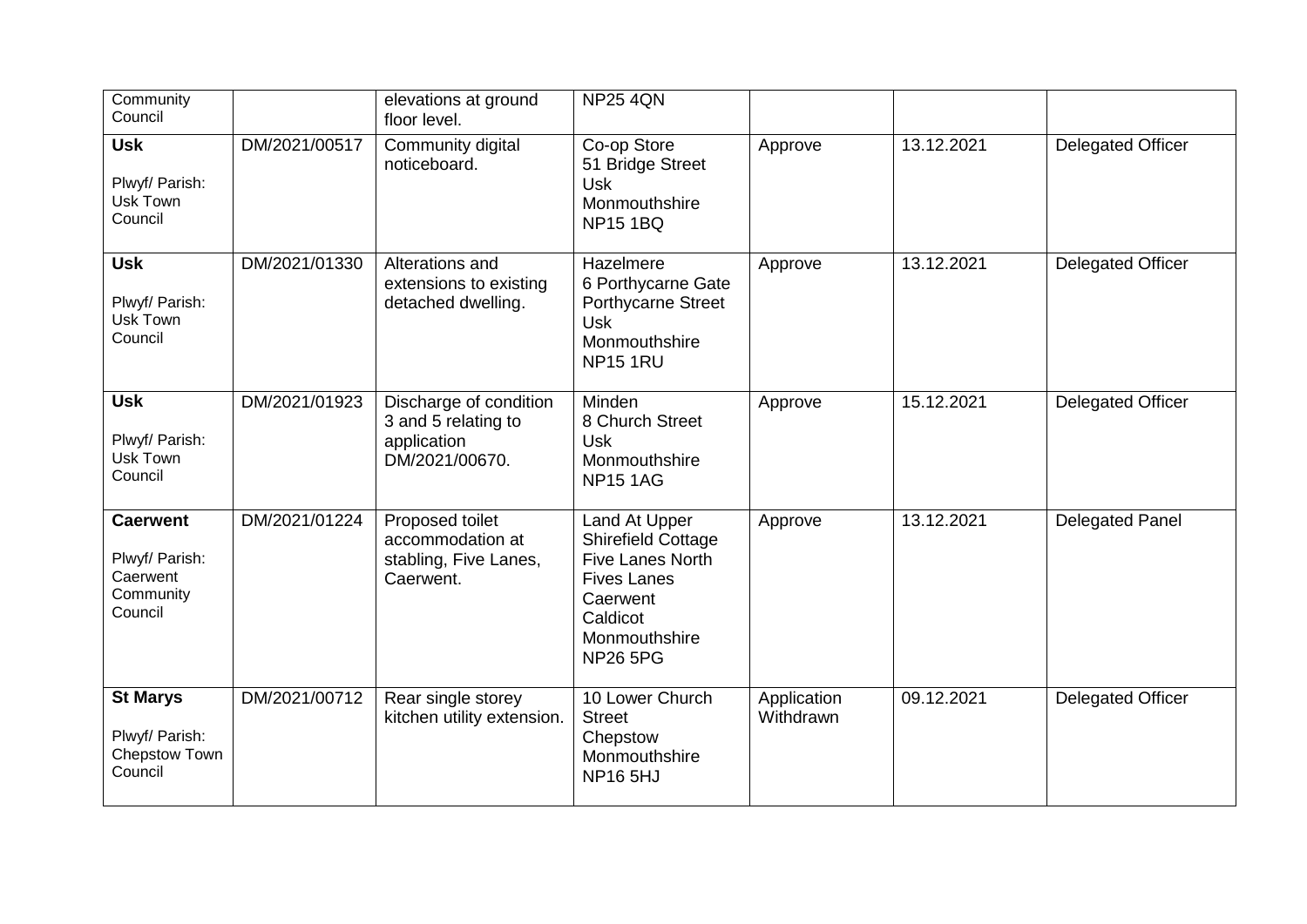| Larkfield<br>Plwyf/ Parish:<br>Chepstow Town<br>Council                               | DM/2020/00841 | Application for approval<br>of raised decking<br>surrounding garden<br>swimming pool.                                                                                          | 1 Marten Road<br><b>Bulwark</b><br>Chepstow<br>Monmouthshire<br><b>NP16 5JX</b>   | Approve                  | 09.12.2021 | Delegated Officer        |
|---------------------------------------------------------------------------------------|---------------|--------------------------------------------------------------------------------------------------------------------------------------------------------------------------------|-----------------------------------------------------------------------------------|--------------------------|------------|--------------------------|
| <b>Larkfield</b><br>Plwyf/ Parish:<br>Chepstow Town<br>Council                        | DM/2021/01063 | Discharge of conditions<br>3 (Drainage) 4 -<br>(driveway construction<br>and surface water<br>drainage) and 6<br>(External finishes) for<br>planning consent<br>DM/2018/01259. | 48 Bulwark Road<br><b>Bulwark</b><br>Chepstow<br>Monmouthshire<br><b>NP16 5JN</b> | Approve                  | 14.12.2021 | <b>Delegated Officer</b> |
| <b>West End</b><br>Plwyf/ Parish:<br><b>Caldicot Town</b><br>Council                  | DM/2021/01617 | Building of rear single<br>story extension to<br>dwelling.                                                                                                                     | 17 Goldfinch Close<br>Caldicot<br>Monmouthshire<br><b>NP26 5BW</b>                | Approve                  | 09.12.2021 | <b>Delegated Officer</b> |
| <b>Dewstow</b><br>Plwyf/ Parish:<br><b>Caldicot Town</b><br>Council                   | DM/2021/01576 | Replacement of<br>existing porch                                                                                                                                               | 5 Dewstow Close<br>Caldicot<br>Monmouthshire<br><b>NP26 4JP</b>                   | Approve                  | 09.12.2021 | <b>Delegated Officer</b> |
| <b>Caldicot</b><br><b>Castle</b><br>Plwyf/ Parish:<br><b>Caldicot Town</b><br>Council | DM/2021/01659 | Two storey side, single<br>storey rear and dormer<br>front extensions.                                                                                                         | 1 Wentwood View<br>Caldicot<br>Monmouthshire<br><b>NP264QG</b>                    | Application<br>Withdrawn | 14.12.2021 | <b>Delegated Officer</b> |
| <b>Severn</b><br>Plwyf/ Parish:<br><b>Caldicot Town</b><br>Council                    | DM/2020/00528 | Discharge of condition<br>no. 12 of planning<br>consents<br>DC/2014/01544 &<br>DC/2013/00649<br>(surface water<br>attenuation calculations                                     | <b>Pill House Units</b><br>The Pill<br>Caldicot                                   | Refuse                   | 14.12.2021 | <b>Delegated Officer</b> |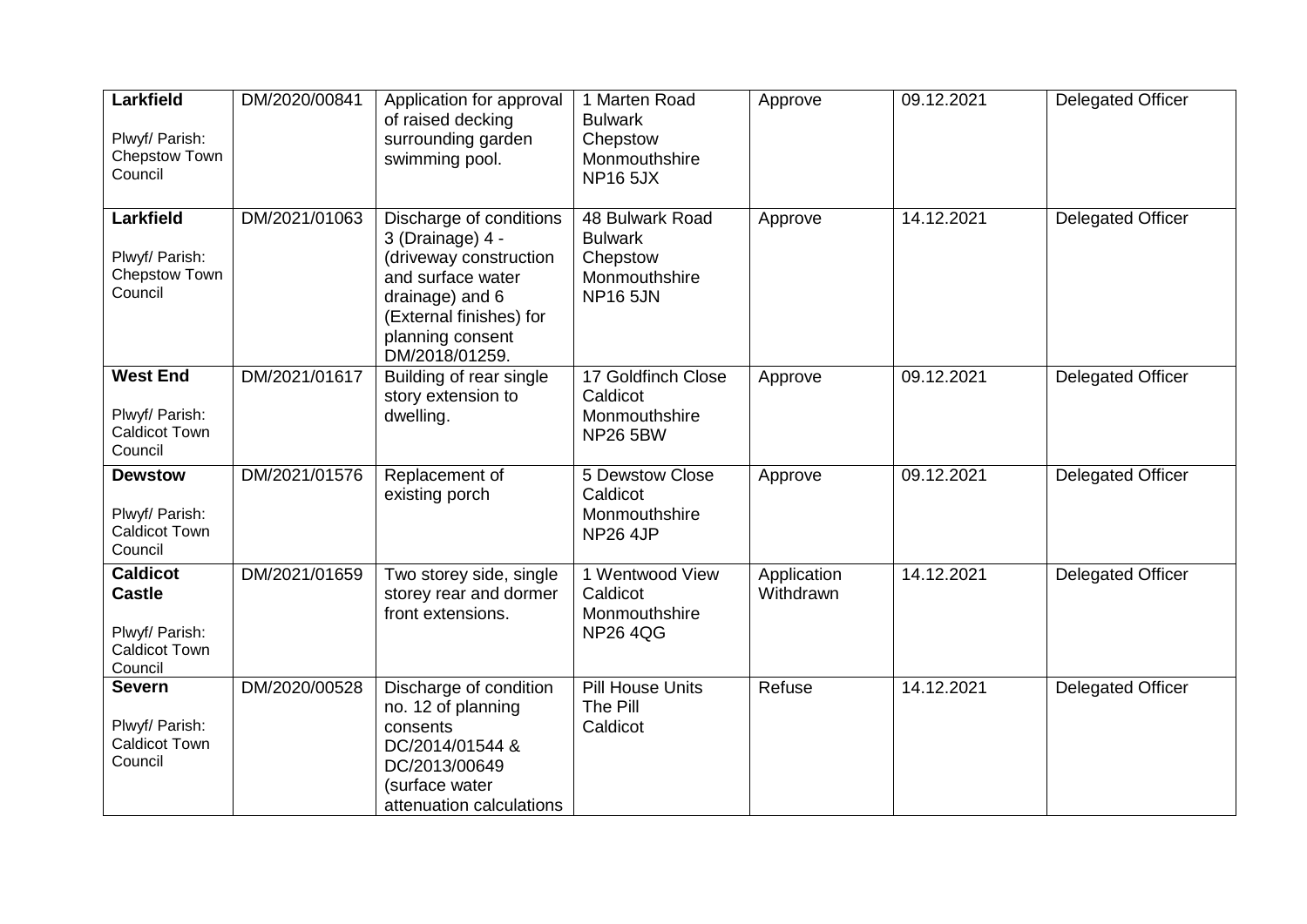|                                                                                            |               | and accompanying<br>drawing)                                                                |                                                                                                           |                          |            |                          |
|--------------------------------------------------------------------------------------------|---------------|---------------------------------------------------------------------------------------------|-----------------------------------------------------------------------------------------------------------|--------------------------|------------|--------------------------|
| <b>Portskewett</b><br>Plwyf/ Parish:<br>Portskewett<br>Community<br>Council                | DM/2021/01574 | Tall porch to front of<br>existing detached<br>dwelling.                                    | Crossways<br>B4245 Parkwall To<br>Caldicot<br>Portskewett<br>Caldicot<br>Monmouthshire<br><b>NP26 5US</b> | Approve                  | 09.12.2021 | <b>Delegated Officer</b> |
| <b>Portskewett</b><br>Plwyf/ Parish:<br>Portskewett<br>Community<br>Council                | DM/2021/01642 | Single storey extension<br>to the rear.                                                     | 92 Treetops<br>Portskewett<br>Caldicot<br>Monmouthshire<br><b>NP26 5RT</b>                                | Approve                  | 10.12.2021 | <b>Delegated Officer</b> |
| <b>Devauden</b><br>Plwyf/ Parish:<br>Devauden<br>Community<br>Council                      | DM/2020/01856 | Conversion of<br>redundant threshing<br>barn to dwelling                                    | Llangunnog Farm<br>The Crosshands To<br>Old Quarry Road<br>Llansoy<br><b>Usk</b><br><b>NP15 1DU</b>       | Approve                  | 09.12.2021 | <b>Delegated Officer</b> |
| <b>Dixton With</b><br><b>Osbaston</b><br>Plwyf/ Parish:<br>Monmouth<br><b>Town Council</b> | DM/2021/01631 | Proposed single and<br>double storey rear<br>extension - proposed<br>front porch extension. | 76 Hereford Road<br>Monmouth<br>Monmouthshire<br><b>NP25 3HJ</b>                                          | Application<br>Withdrawn | 13.12.2021 | <b>Delegated Officer</b> |
| <b>Drybridge</b><br>Plwyf/ Parish:<br>Monmouth<br><b>Town Council</b>                      | DM/2021/01516 | <b>Proposed First Floor</b><br>Side Extension.                                              | 5 Cherry Walk<br>Monmouth<br>Monmouthshire<br><b>NP25 5DE</b>                                             | Approve                  | 15.12.2021 | <b>Delegated Officer</b> |
| <b>Drybridge</b><br>Plwyf/ Parish:                                                         | DM/2021/01953 | Omission of parapet to<br>flat roof of proposed<br>rear extension.                          | 5 Rolls Avenue<br>Monmouth<br>Monmouthshire                                                               | Approve                  | 13.12.2021 | <b>Delegated Officer</b> |